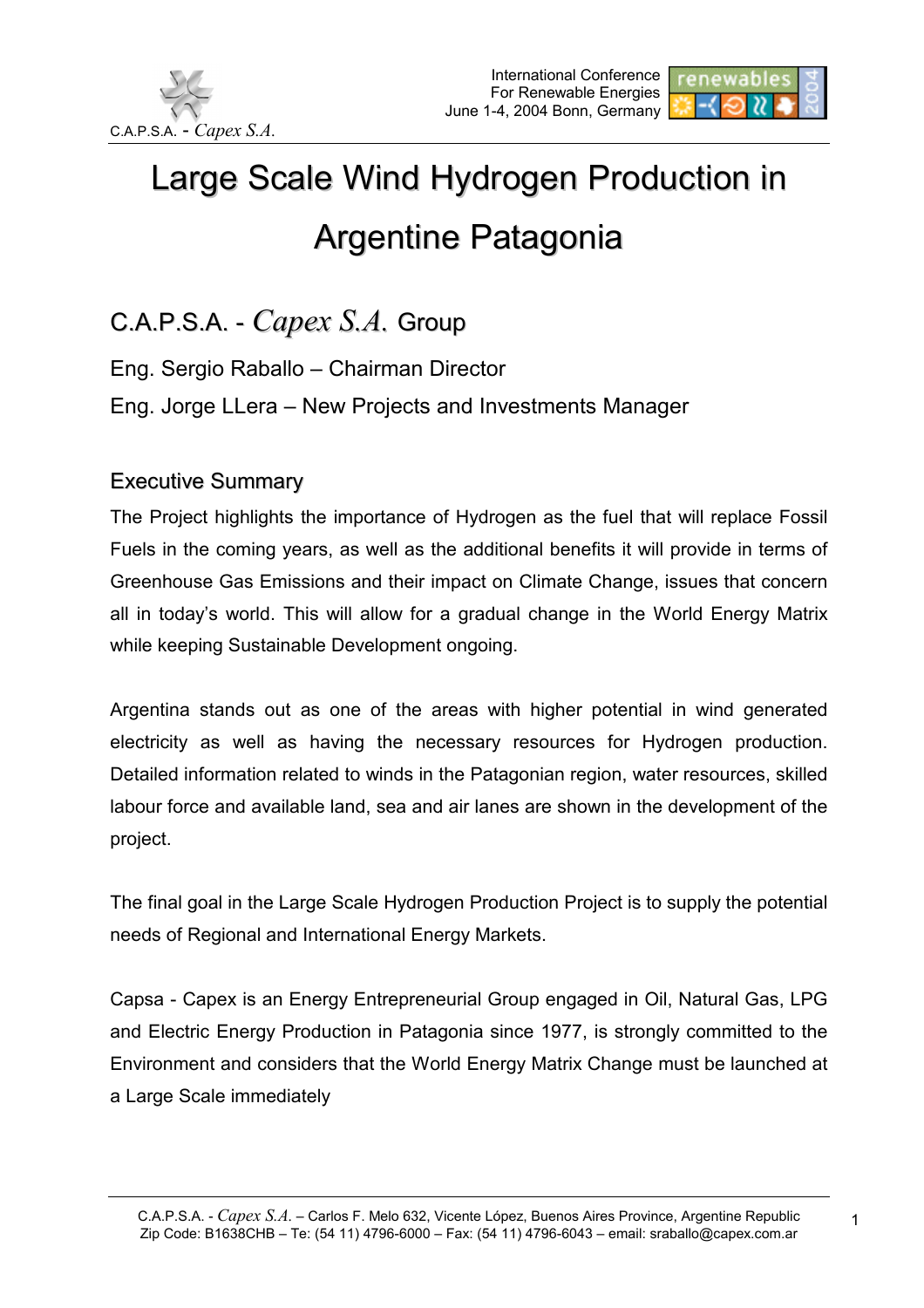



The Group has wide experience in energy resources exploitation and strong links to Patagonia, which that was chosen to start the first worldwide ambitious project to produce hydrogen with renewable energies. The Group is interested in being a key player in this Project and in the Matrix Change process mentioned within this framework.

As from this project, the groundwork is set for players sharing the same strategic vision to enter this market and to rapidly advance in the adjustment of the different variables in each stage, thus allowing for the project's implementation.



## Project Synthesis

- Development of Large Wind Parks in the Northwest area of Santa Cruz Province of 16,120 MW in 10 years.
- Hydrogen Production through Electrolysis
- Liquid Hydrogen Production (13.3 million m $3$ /year)
- Gradual supply of a fleet of 38,500 Taxis and 14,300 Buses in the City of Buenos Aires, "Future Clean City" and the Regional Market.
- Availability of Large Liquid Hydrogen surplus for export purposes.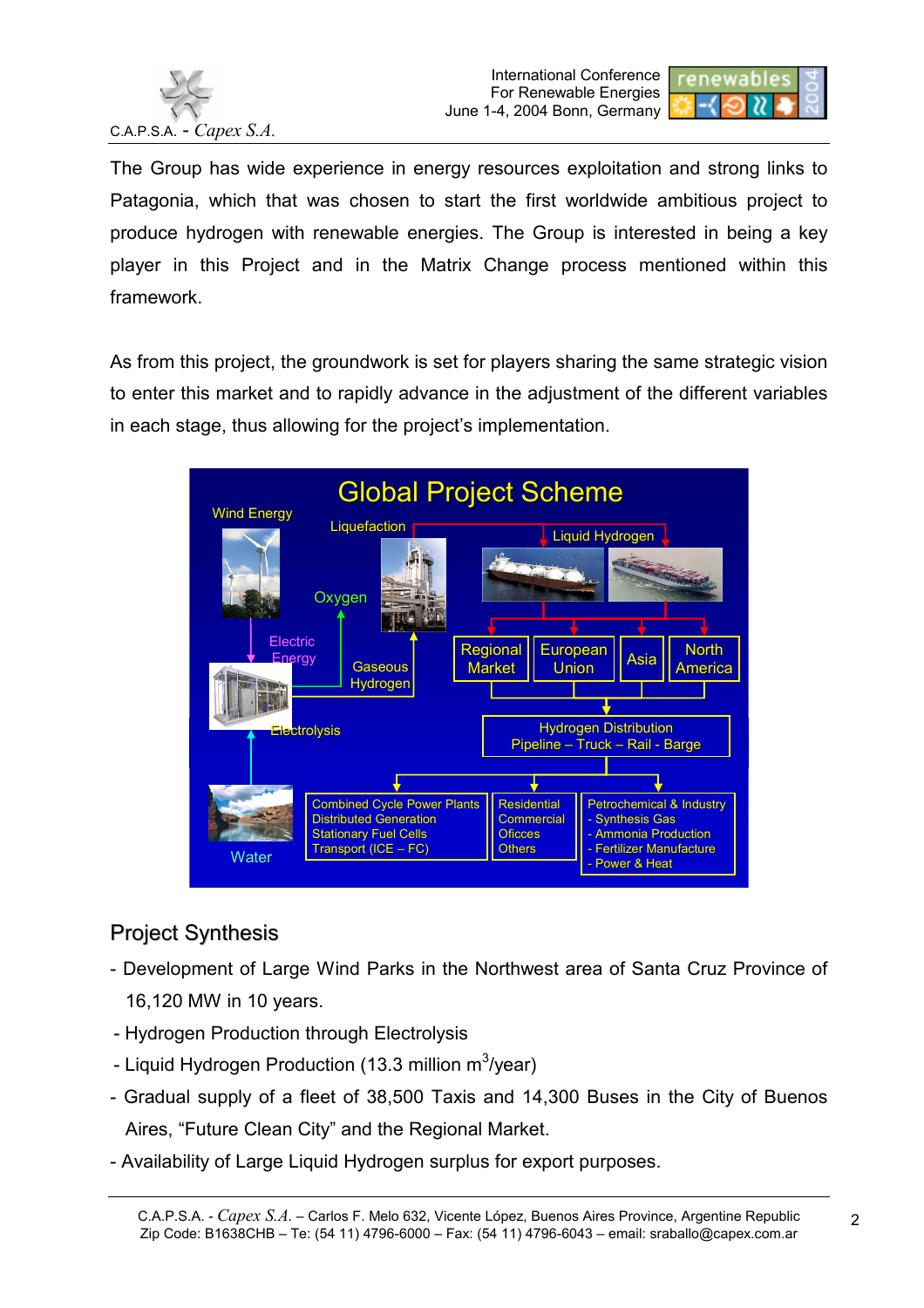





Figure 1: Location of the Wind Hydrogen Generation Project in Patagonia (Wind Park dimensions: 80 Km x 20 Km)





C.A.P.S.A. - *Capex S.A.* – Carlos F. Melo 632, Vicente López, Buenos Aires Province, Argentine Republic Zip Code: B1638CHB – Te: (54 11) 4796-6000 – Fax: (54 11) 4796-6043 – email: sraballo@capex.com.ar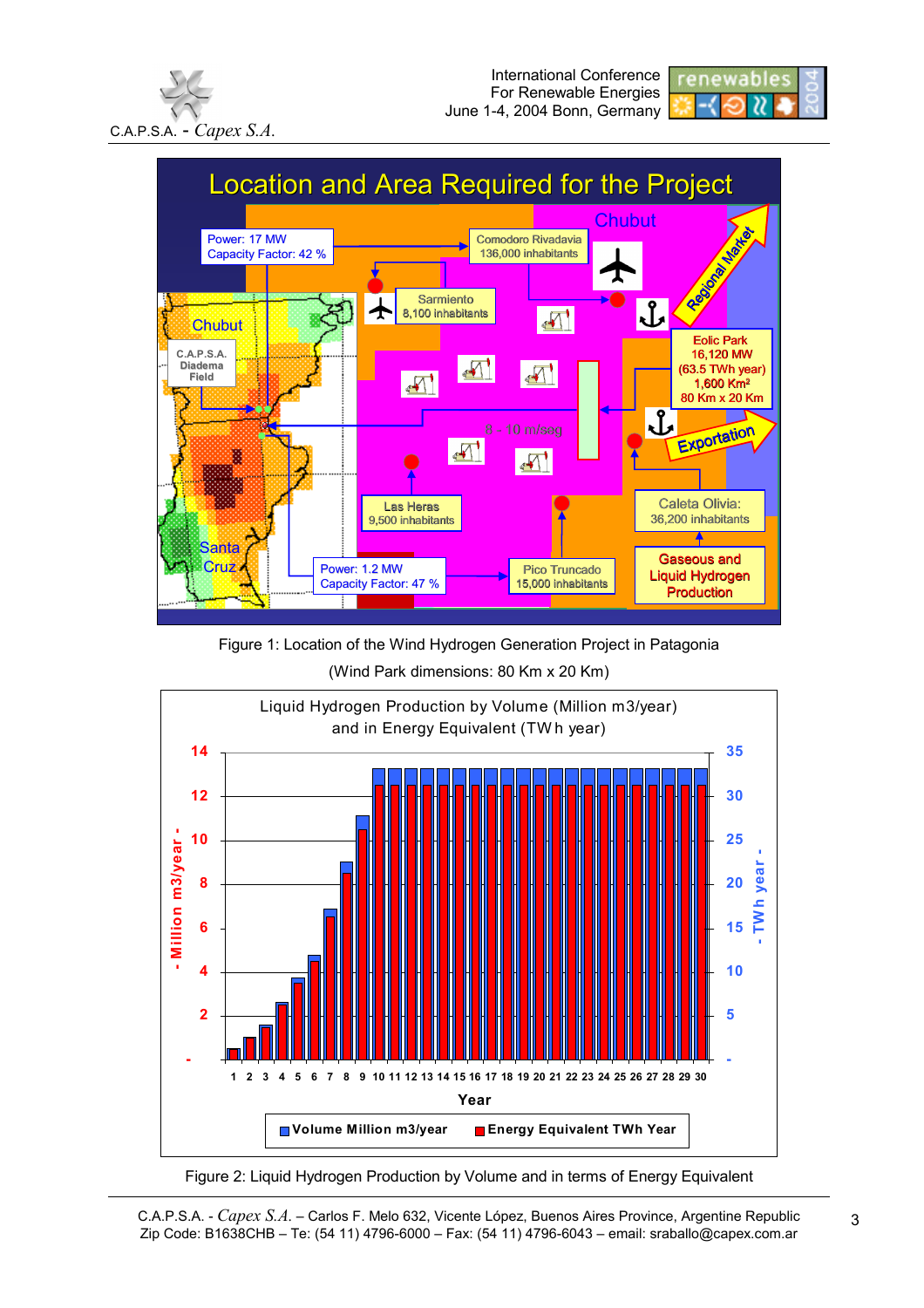

Figure 3: Annual and Cumulative Investment Detail in Million U\$S

## **Conclusions**

- World Energy Matrix change cannot be avoided; its impact may be reduced if it starts immediately.
- Hydrogen is the only Energy Vector capable of replacing fossil fuels, securing Sustainable Development and Climate preservation.
- Patagonia has important Resources as Wind, Water, Area, Labour and Infrastructure, that will allow it to become one of the main Hydrogen Producers Worldwide.
- Argentina has the necessary expertise, as proved by its successful implementation of NGV in its vehicle stock.